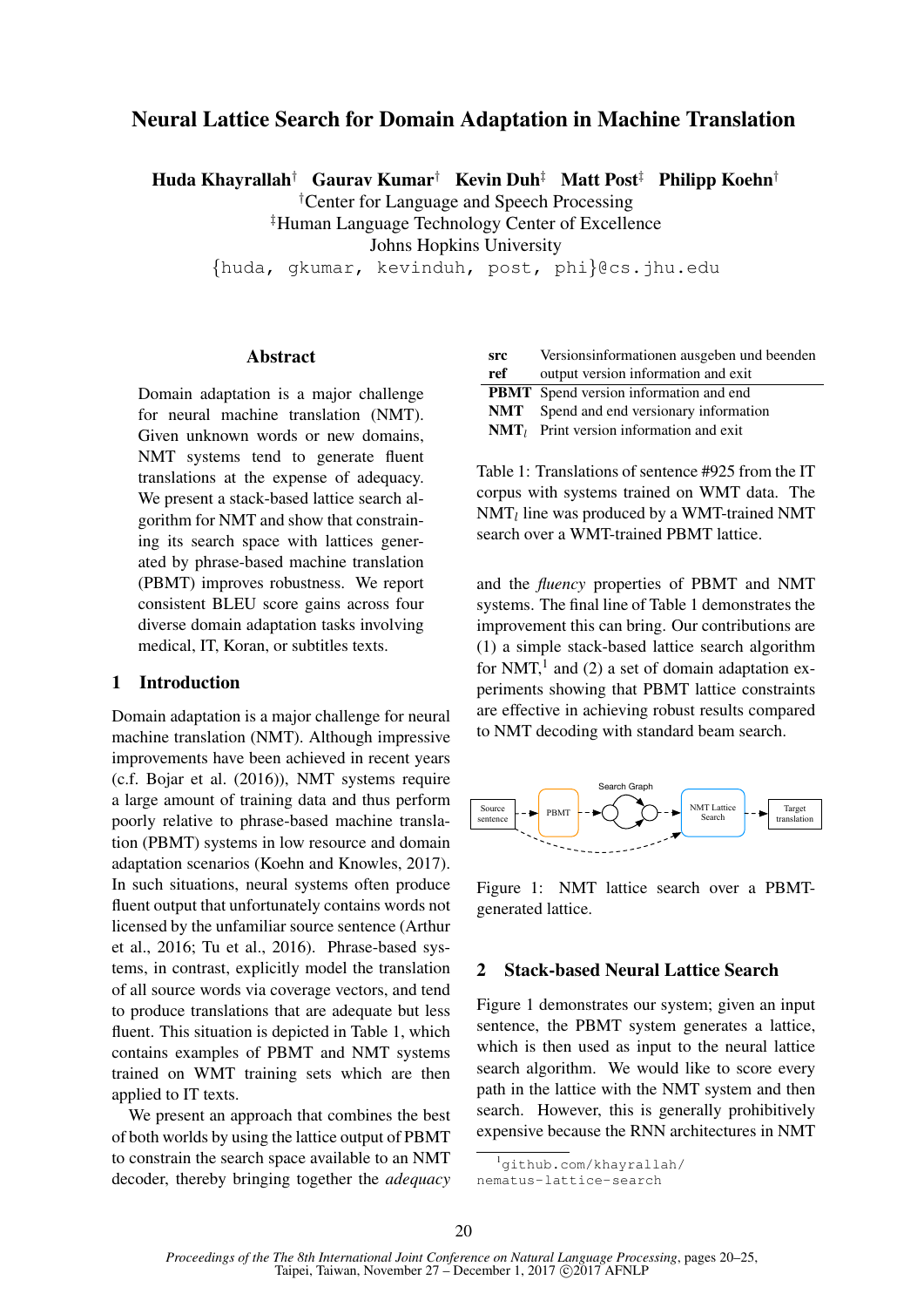do not permit recombination of hypotheses on the lattice, since NMT states encode the entire sentence history. This explodes the search lattice into an exponentially sized tree. To address this problem, we use a *stack decoding* algorithm that groups hypotheses by the number of target words, extending items from each stack in order of score, and adding them to later stacks.<sup>2</sup> This strategy allows us to group together roughly equivalent intermediate nodes, allowing for pruning.

| <b>Algorithm 1:</b> Stack decoding over a lattice         |                                            |                                                     |  |  |  |  |  |  |
|-----------------------------------------------------------|--------------------------------------------|-----------------------------------------------------|--|--|--|--|--|--|
| <b>Data:</b> lattice root $N$ , NMT init state $I$ , beam |                                            |                                                     |  |  |  |  |  |  |
|                                                           | size b                                     |                                                     |  |  |  |  |  |  |
|                                                           | <b>Result:</b> output string <i>s</i>      |                                                     |  |  |  |  |  |  |
| 1                                                         | $goalStack = []$ ; stacks = []             |                                                     |  |  |  |  |  |  |
| $\overline{2}$                                            |                                            | heappush(stacks[0], $(0.0, N, I, \text{null}, 0)$ ) |  |  |  |  |  |  |
| $\overline{\mathbf{3}}$                                   | for $i = 0$ ; $i < len(stacks)$ ; $i++$ do |                                                     |  |  |  |  |  |  |
| $\overline{\mathbf{4}}$                                   |                                            | for $b_i$ in $1 \ldots b$ do                        |  |  |  |  |  |  |
| 5                                                         |                                            | score, node, state, $\Box$ , len =                  |  |  |  |  |  |  |
|                                                           |                                            | $heappop(\text{stacks[i]})$                         |  |  |  |  |  |  |
| 6                                                         |                                            | for arc in node.arcs() do                           |  |  |  |  |  |  |
| $\overline{7}$                                            |                                            | $newState, cost = scorer(state, arc)$               |  |  |  |  |  |  |
| 8                                                         |                                            | $newScore = score + cost$                           |  |  |  |  |  |  |
| 9                                                         |                                            | $newLen = len + arc.length$                         |  |  |  |  |  |  |
| 10                                                        |                                            | <b>if</b> isFinalState(node) <b>then</b>            |  |  |  |  |  |  |
| 11                                                        |                                            | $stack = goalStack$                                 |  |  |  |  |  |  |
| 12                                                        |                                            | else                                                |  |  |  |  |  |  |
| 13                                                        |                                            | $stack = stack[newLen]$                             |  |  |  |  |  |  |
| 14                                                        |                                            | heappush(stack, (newScore,                          |  |  |  |  |  |  |
|                                                           |                                            | arc.head, newState, arc,                            |  |  |  |  |  |  |
|                                                           |                                            | newLen)                                             |  |  |  |  |  |  |
|                                                           | 15 return extractBest(heappop(goalStack))  |                                                     |  |  |  |  |  |  |

The pseudocode is in Algorithm 1, and a graphical depiction in Figure 2. In the lattice (Figure 2(a)), arcs are annotated with phrases of one or more words indicating the target sides of phrases that were applied during PBMT decoding. Nodes represent recombined states in the PBMT search space (i.e., states that have identical source coverage vectors and language model states). The search nodes contain the cumulative score, the current lattice node, the current neural state, the incoming arc, and the target length along this path. After initialization, the outer loop (line 3) proceeds over stacks, starting at stack 1, and

continuing through the longest path through the lattice (subject to pruning). Upon visiting each stack, it considers the top b items (line 4). It pops each of them in turn and retrieves its node in the underlying lattice and the associated neural state (line 5). It then considers all of the node's outgoing arcs (line 6). The neural scorer is used to score each of them (line 7), returning a new neural state that is stored with a new item (line 14) on the appropriate stack.

Figure 2 depicts this process, but without pruning or sorting. A beam of size 2 would prune off one item from stack 2, along with all of its descendants, thus culling the exponentially sized tree.



Figure 2: (a) A PBMT search lattice and (b) stack-based decoding over that lattice. Each letter represents a word.

In (b), the exponential expansion of the lattice in (a) is apparent, since states that had recombined in (a) due to identical n-gram history do not recombine in (b). This figure does not demonstrate pruning, descendants of items that fall off the beam would not be explored.

<sup>&</sup>lt;sup>2</sup>This is similar to PBMT stack decoding. However, in PBMT stack decoding, stacks are grouped by the number of translated source words, which is not possible in NMT, since the translation of individual source words is not tracked.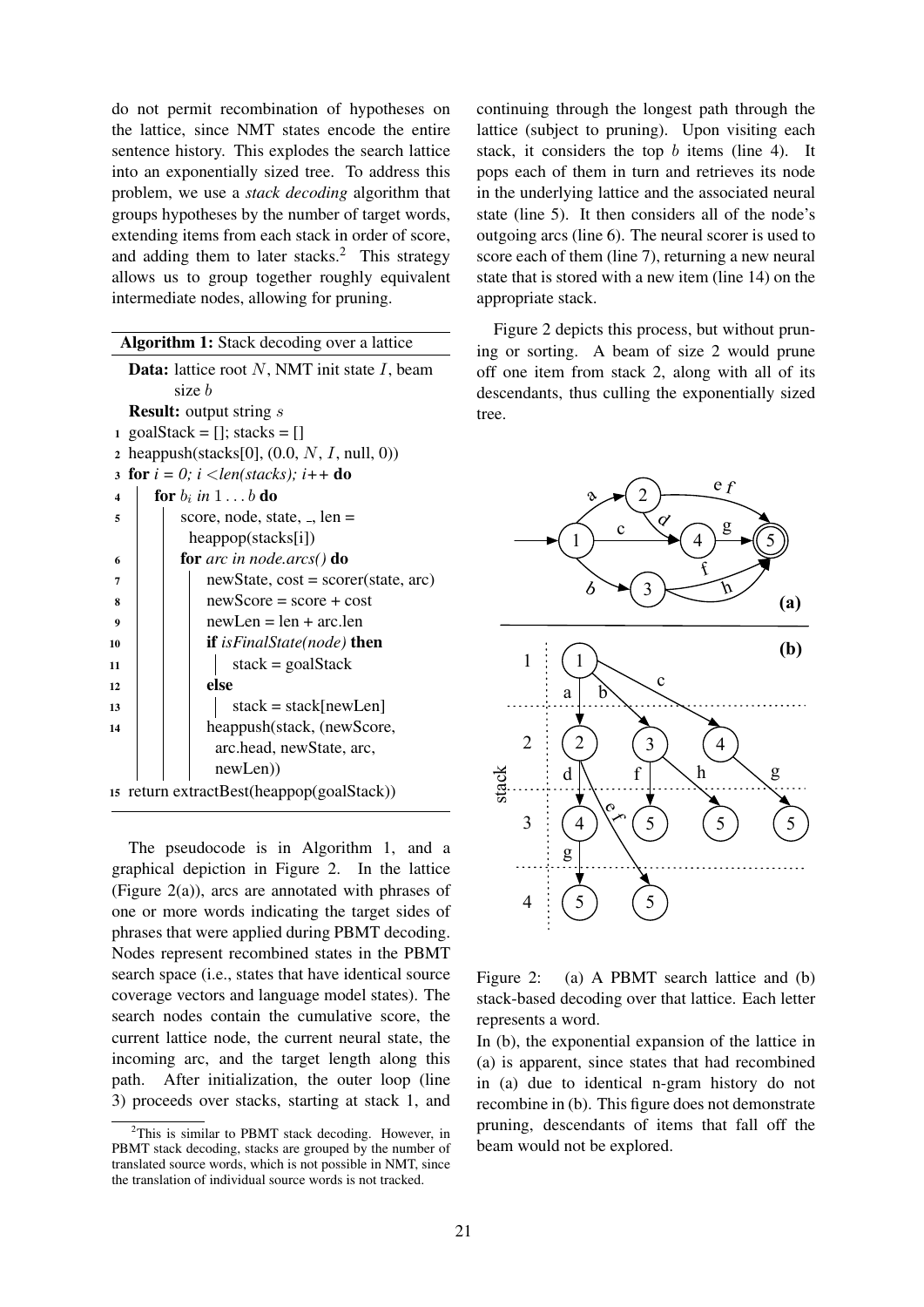| <b>Corpus</b> | Words       | <b>Sentences</b> | W/S |
|---------------|-------------|------------------|-----|
| Medical       | 14,301,472  | 1,104,752        | 13  |
| IТ            | 3,041,677   | 337,817          | 9   |
| Koran         | 9,848,539   | 480,421          | 21  |
| Subtitles     | 114,371,754 | 13,873,398       | 8   |
| WMT           | 113,165,079 | 4,562,102        | 25  |

Table 2: Size of the training data for each domain

### 3 Experiment Setup

Our German-to-English evaluation consists of a large out-of-domain bitext (WMT2016 (Bojar et al., 2016), news/parliamentary text) and four distinct in-domain bitexts from OPUS (Tiedemann, 2009, 2012): Medical (EMEA), IT (GNOME, KDE, PHP, Ubuntu, and OpenOffice), Koran (Tanzil), and Subtitles (OpenSubtitles<sup>3</sup>).

The in-domain corpora use the same train/tune/test splits as Koehn and Knowles (2017), and for each in-domain training set we build PBMT and NMT models, termed  $\text{PBMT}_{in}$ and  $NMT_{in}$ . We also build PBMT and NMT models on the out-of-domain WMT bitext, termed  $\text{PBMT}_{out}$  and  $\text{NMT}_{out}$ . For each in-domain test set, we consider four configurations:

- 1. PBMT<sub>out</sub>  $\times$  NMT<sub>out</sub>: the unsupervised domain adaptation setting where no training data is available for the domain of interest.
- 2. PBMT<sub>in</sub>  $\times$  NMT<sub>in</sub>: the matched domain setting where the training data matches the test data in terms of domain, but the training data is not large (relative to WMT).
- 3. PBMT<sub>in</sub>  $\times$  NMT<sub>out</sub>: PBMT is trained on small in-domain data while NMT is trained on larger out-of-domain data.
- 4. PBMT<sub>out</sub>  $\times$  NMT<sub>in</sub>: NMT is trained on small in-domain data while PBMT is trained on larger out-of-domain data.

For each training configuration, we are interested in seeing how our proposed NMT lattice search compares to standard NMT beam search. Additionally, we compare the results of PBMT 1 best decoding and PBMT N-best lists rescoring (N=500) using the same NMT model.

The PBMT models are trained with Moses (Koehn et al., 2007). The PBMT $_{out}$  models

include German specific processing and Neural Network Joint Models (Devlin et al., 2014), replicating Ding et al. (2016). The PBMT $_{in}$  models are Moses models with standard settings, replicating Koehn and Knowles (2017). The NMT models are trained with Nematus (Sennrich et al., 2017). The  $NMT_{out}$  models replicate Sennrich et al. (2016);<sup>4</sup> the NMT<sub>in</sub> models replicate Koehn and Knowles (2017). We use Marian (Junczys-Dowmunt et al., 2016a) to rescore N-best lists.

The search graphs are pre-processed by converting them to the OpenFST format (Allauzen et al., 2007) and applying operations to remove epsilon arcs, determinize, minimize and topsort. Since the search graphs may be prohibitively large in size, we prune them with a threshold.<sup>5</sup> We perform 5fold cross-validation over pruning thresholds (.1, .25, .5) and lattice search beamsizes (1, 10, 100).

Very aggressive pruning with a small beam limits the search to be very similar to the PBMT output. In contrast, a very deep lattice with a large beam begins to approach the unconstrained search space of standard decoding in NMT.

### 4 Results

Table 3 summarizes the BLEU results on each test domain. Note that PBMT 1-best results are equivalent for PBMT<sub>in</sub>  $\times$  NMT<sub>in</sub> and PBMT<sub>in</sub>  $\times$  NMT<sub>out</sub> since the same PBMT model is used and NMT is not relevant. For both PBMT 1 best and NMT Standard Search, there are two sets of equivalent results among the four training configurations.

We want to highlight the fact that the PBMT 1-best in-domain models outperform the out of domain ones, despite being much simpler models. Additionally, the BLEU scores for NMT standard search are higher for the in-domain models, despite the smaller amount of training data. This emphasizes the importance of the domain of the training corpora.

In cross-validation for our domains, smaller beams and aggressive pruning tend to perform well. This follows from the fact that PBMT 1-best outperforms NMT standard search. We want to strongly limit the search space given to NMT in such a scenario. However, these parameters need to be tuned to a specific domain and language.

<sup>3</sup>opensubtitles.org

<sup>4</sup>github.com/rsennrich/wmt16-scripts

<sup>&</sup>lt;sup>5</sup>Pruning removes arcs that do not appear on a lattice path whose score is within than  $t \otimes w$ , where w is the weight of the FST's shortest path, and  $t$  is the pruning threshold.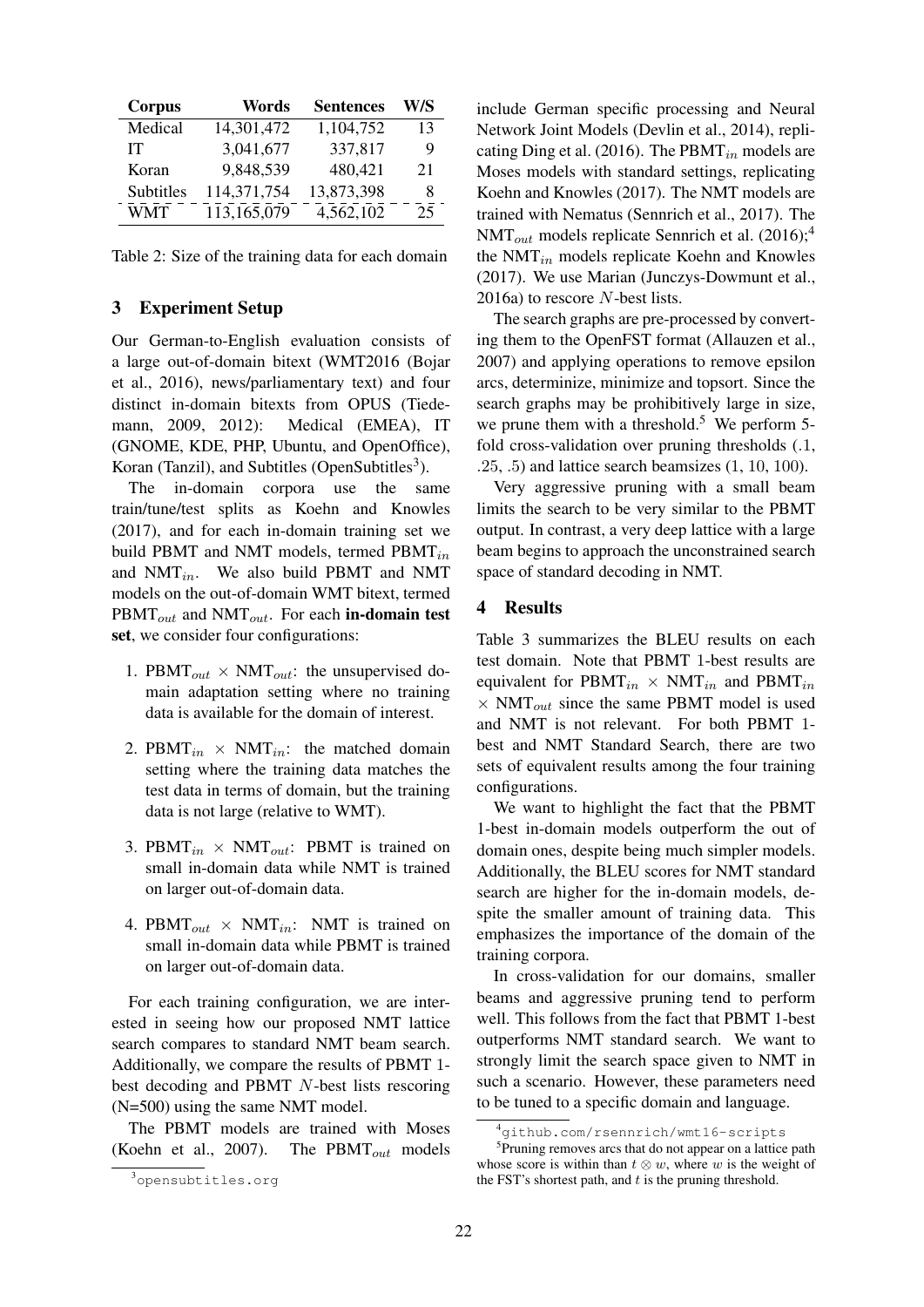| Test     | <b>Training Configuration</b>               | <b>PBMT</b>  | <b>NMT</b>             | $N$ -best           | <b>NMT</b>            |
|----------|---------------------------------------------|--------------|------------------------|---------------------|-----------------------|
| Domain   |                                             | 1-best       | <b>Standard Search</b> | Rescoring           | <b>Lattice Search</b> |
| IT       | $\text{PBMT}_{out} \times \text{NMT}_{out}$ | $25.1(-0.3)$ | $22.5$ $(-2.9)$        | $22.2 \quad (-3.2)$ | 25.4                  |
|          | $\text{PBMT}_{in} \times \text{NMT}_{in}$   | $47.4(-4.2)$ | $34.2(-17.4)$          | $47.6 \quad (-4.0)$ | 51.6                  |
|          | $\text{PBMT}_{in} \times \text{NMT}_{out}$  | $47.4(-5.2)$ | $22.5(-30.1)$          | $47.6 \quad (-5.0)$ | $52.6*$               |
|          | $\text{PBMT}_{out} \times \text{NMT}_{in}$  | $25.1(-2.2)$ | 34.2 (6.9)             | $22.4 \quad (-4.9)$ | 27.3                  |
| Medical  | $\text{PBMT}_{out} \times \text{NMT}_{out}$ | $33.3(-0.9)$ | $32.9$ $(-1.3)$        | $30.8 \quad (-3.4)$ | 34.2                  |
|          | $\text{PBMT}_{in} \times \text{NMT}_{in}$   | $47.4(-0.7)$ | $37.8(-10.3)$          | $40.2 \quad (-7.9)$ | 48.1*                 |
|          | $\text{PBMT}_{in} \times \text{NMT}_{out}$  | $47.4(-0.4)$ | $32.9(-14.9)$          | $39.7$ $(-8.1)$     | 47.8                  |
|          | $\text{PBMT}_{out} \times \text{NMT}_{in}$  | $33.3(-2.7)$ | $37.8$ $(1.8)$         | $31.2 \quad (-4.8)$ | 36.0                  |
| Koran    | $PBMT_{out} \times NMT_{out}$               | $14.7(-0.2)$ | $10.8$ $(-4.1)$        | $13.9$ $(-1.0)$     | 14.9                  |
|          | $\text{PBMT}_{in} \times \text{NMT}_{in}$   | $20.6(-0.1)$ | $15.9$ $(-4.8)$        | $19.3$ $(-1.4)$     | 20.7                  |
|          | $\text{PBMT}_{in} \times \text{NMT}_{out}$  | $20.6(-0.2)$ | $10.8(-10.0)$          | $19.4$ $(-1.4)$     | $20.8*$               |
|          | $\text{PBMT}_{out} \times \text{NMT}_{in}$  | $14.7(-1.4)$ | $15.9$ $(-0.2)$        | $13.9$ $(-2.2)$     | 16.1                  |
| Subtitle | $\text{PBMT}_{out} \times \text{NMT}_{out}$ | $26.6(-0.9)$ | $25.3$ $(-2.2)$        | $19.7$ $(-7.8)$     | 27.5                  |
|          | $\text{PBMT}_{in} \times \text{NMT}_{in}$   | $26.8(-1.1)$ | $24.9$ $(-3.0)$        | $17.8(-10.1)$       | 27.9                  |
|          | $\text{PBMT}_{in} \times \text{NMT}_{out}$  | $26.8(-1.6)$ | $25.3$ $(-3.1)$        | $17.1(-11.3)$       | $28.4*$               |
|          | $\text{PBMT}_{out} \times \text{NMT}_{in}$  | $26.6(-1.0)$ | $24.9$ $(-2.7)$        | $19.8$ $(-7.8)$     | 27.6                  |

Table 3: Results across test domains and training configurations. For each system, we show the BLEU score and its difference with NMT Lattice Search under the same training configuration (same row) in parentheses. E.g. in the last row, NMT Lattice Search achieves 27.6 BLEU and is better than PBMT 1-best by 1.0 BLEU, and better than NMT Standard Search by 2.7 BLEU. For each test domain we mark the best score among all systems and training configurations with an asterisk, and bold any score with less than a 0.5 BLEU difference.

Our research questions are as follows:

Does lattice search perform best across training configurations? As observed across each row in Table 3, lattice search typically outperforms the three other systems. Importantly, the BLEU gains against standard beam search in NMT and Nbest rescoring of PBMT with NMT are noticeable regardless of training configuration. E.g., in the Subtitles task the gains range from 2.2 to 3.1 BLEU. There are also consistent gains compared to PBMT 1-best (e.g. 0.9-1.6 BLEU gain), which forms the basis of the search space; this implies that PBMT and NMT can serve as effective hybrid systems, where the former provides the potential translation candidates and the latter scores them.

Given the choice, which training configuration is best for domain adaptation? While the answer depends on the amount of in-domain and out-of-domain data, we find that  $\text{PBMT}_{in}$  $\times$  NMT<sub>in</sub> and PBMT<sub>in</sub>  $\times$  NMT<sub>out</sub> perform the best. This supports previous findings (Koehn and Knowles, 2017) that  $\text{PBMT}_{in}$  is robust when training data is insufficient. In conclusion, we recommend using lattice search with search graphs from  $\text{PBMT}_{in}$ , and NMT models can be trained on either in-domain or out-of-domain corpora.

#### 5 Related Work

Previous work on domain adaptation in NMT focuses on training methods such as transfer learning or fine-tuning (Luong and Manning, 2015; Freitag and Al-Onaizan, 2016; Chu et al., 2017). This strategy begins with a strong model trained on a large out-of-domain corpus and then continuesx training on an in-domain corpus. Our approach is orthogonal in that we focus on search. Conceivably, advances in training methods might be incorporated to improve our individual NMT<sub>in</sub> models.

Our lattice search algorithm is related to previous work in hybrid NMT/PBMT systems, which can be visualized on a spectrum depending on how tightly integrated the two systems are. On one end, NMT can easily be used to rerank Nbest lists output by PBMT; on the other, NMT can be incorporated as features in PBMT (Junczys-Dowmunt et al., 2016b). In the middle of the spectrum is NMT search (or re-scoring) based on constraints from PBMT.

Our algorithm is conceptually very similar to Stahlberg et al. (2016), who rescore a WFSA reformulation of the Hiero formalism. Their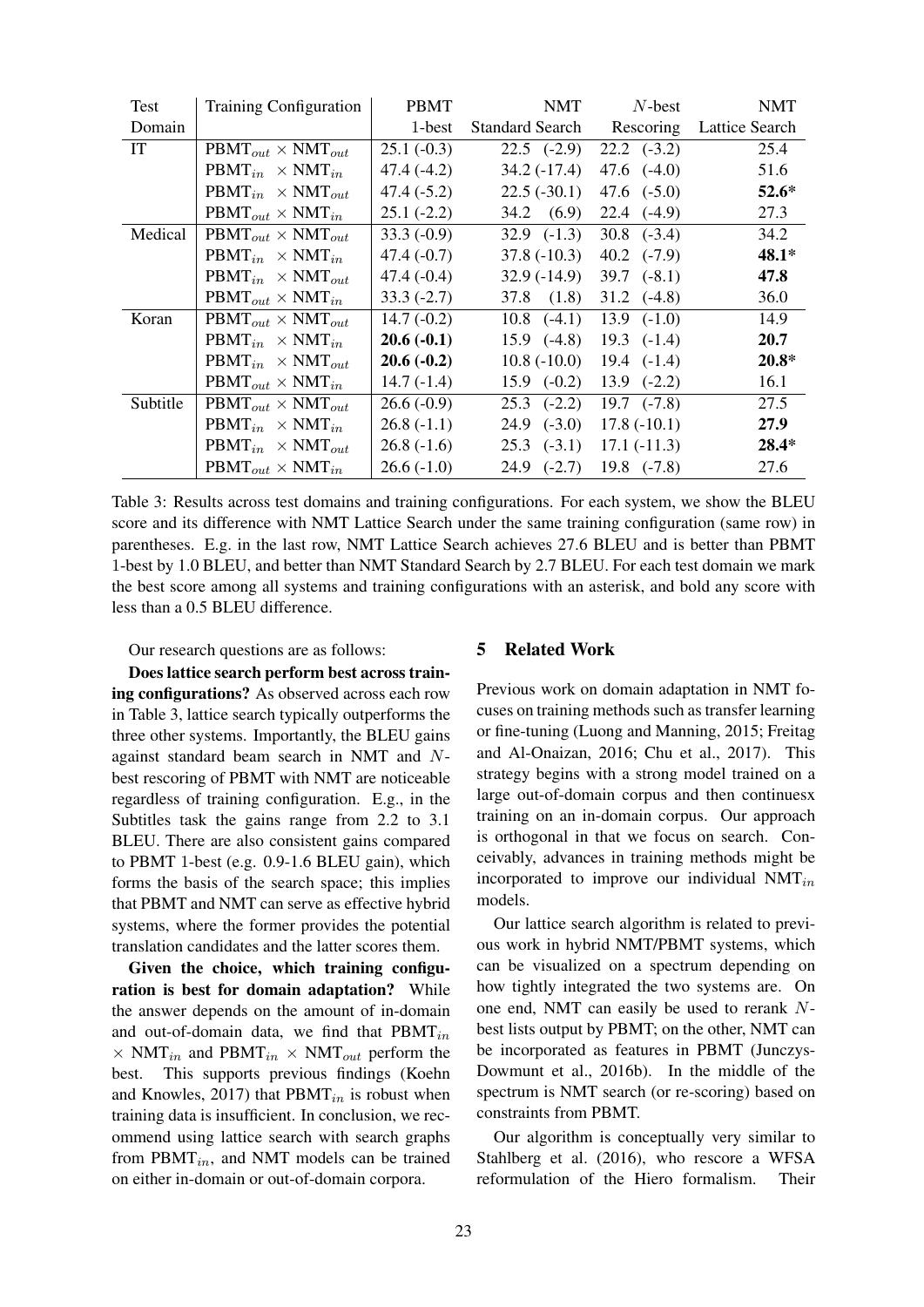algorithm is a breadth-first search over all the nodes of the lattice, capped by a beam. Other hybrid methods include: constraining the output vocabulary of NMT on a per-sentence basis, using bilingual information provided by PBMT (Mi et al., 2016), Minimum Bayes Risk decoding with PBMT *n*-gram posteriors (Stahlberg et al., 2017), and incorporating PBMT hypotheses as additional input in a modified NMT architecture (Wang et al., 2017).

Related works in lattice search/re-scoring with RNNs (without NMT encoder-decoders) (Ladhak et al., 2016; Deoras et al., 2011; Hori et al., 2014) may serve as other interesting comparisons. Specifically, Auli et al. (2013) and Liu et al. (2016) provide alternatives to our approach to the problem of recombination. The former work allows the splitting of previously recombined decoder states (thresholded) while the latter clusters RNN states based on their n-gram context.

# 6 Conclusion

We present a stack-based lattice search algorithm for NMT, and show that constraining decoding to candidate translations in a PBMT search graph leads to robust improvements for domain adaptation. Our method can be viewed as as simple yet effective way to combine the *adequacy* advantages of PBMT, which stems from explicit models of coverage, with the *fluency* advantages of NMT. When presented with a domain adaptation problem we recommend using lattice search with search graphs from  $\text{PBMT}_{in}$ , with NMT models either trained on either in-domain or out-ofdomain corpora.

Future work includes interpolation of the NMT and PBMT scores in the lattice search, which requires additional tuning but may further improve results.

# Acknowledgments

This material is based upon work supported in part by the Defense Advanced Research Projects Agency (DARPA) under Contract No. HR0011- 15-C-0113. Any opinions, findings and conclusions or recommendations expressed in this material are those of the authors and do not necessarily reflect the views of DARPA.

# References

- Cyril Allauzen, Michael Riley, Johan Schalkwyk, Wojciech Skut, and Mehryar Mohri. 2007. Open-Fst: A General and Efficient Weighted Finite-State Transducer Library. In *Proceedings of the Ninth International Conference on Implementation and Application of Automata, (CIAA 2007)*, volume 4783 of *Lecture Notes in Computer Science*. Springer. http://www.openfst.org.
- Philip Arthur, Graham Neubig, and Satoshi Nakamura. 2016. Incorporating Discrete Translation Lexicons into Neural Machine Translation. In *Proceedings of the 2016 Conference on Empirical Methods in Natural Language Processing*, Austin, Texas. Association for Computational Linguistics.
- Michael Auli, Michel Galley, Chris Quirk, and Geoffrey Zweig. 2013. Joint Language and Translation Modeling with Recurrent Neural Networks. In *Proceedings of the 2013 Conference on Empirical Methods in Natural Language Processing*, Seattle, Washington, USA. Association for Computational Linguistics.
- Ondřej Bojar, Rajen Chatterjee, Christian Federmann, Yvette Graham, Barry Haddow, Matthias Huck, Antonio Jimeno Yepes, Philipp Koehn, Varvara Logacheva, Christof Monz, Matteo Negri, Aurelie Neveol, Mariana Neves, Martin Popel, Matt Post, Raphael Rubino, Carolina Scarton, Lucia Specia, Marco Turchi, Karin Verspoor, and Marcos Zampieri. 2016. Findings of the 2016 Conference on Machine Translation. In *Proceedings of the First Conference on Machine Translation*, Berlin, Germany. Association for Computational Linguistics.
- Chenhui Chu, Raj Dabre, and Sadao Kurohashi. 2017. An Empirical Comparison of Simple Domain Adaptation Methods for Neural Machine Translation. *CoRR*, abs/1701.03214.
- Anoop Deoras, Tomáš Mikolov, and Kenneth Church. 2011. A fast re-scoring strategy to capture longdistance dependencies. In *Proceedings of the Conference on Empirical Methods in Natural Language Processing*, EMNLP, Stroudsburg, PA, USA. Association for Computational Linguistics.
- Jacob Devlin, Rabih Zbib, Zhongqiang Huang, Thomas Lamar, Richard Schwartz, and John Makhoul. 2014. Fast and Robust Neural Network Joint Models for Statistical Machine Translation. In *Proceedings of the 52nd Annual Meeting of the Association for Computational Linguistics*, Baltimore, Maryland. Association for Computational Linguistics.
- Shuoyang Ding, Kevin Duh, Huda Khayrallah, Philipp Koehn, and Matt Post. 2016. The JHU Machine Translation Systems for WMT 2016. In *Proceedings of the First Conference on Machine Translation*, Berlin, Germany. Association for Computational Linguistics.